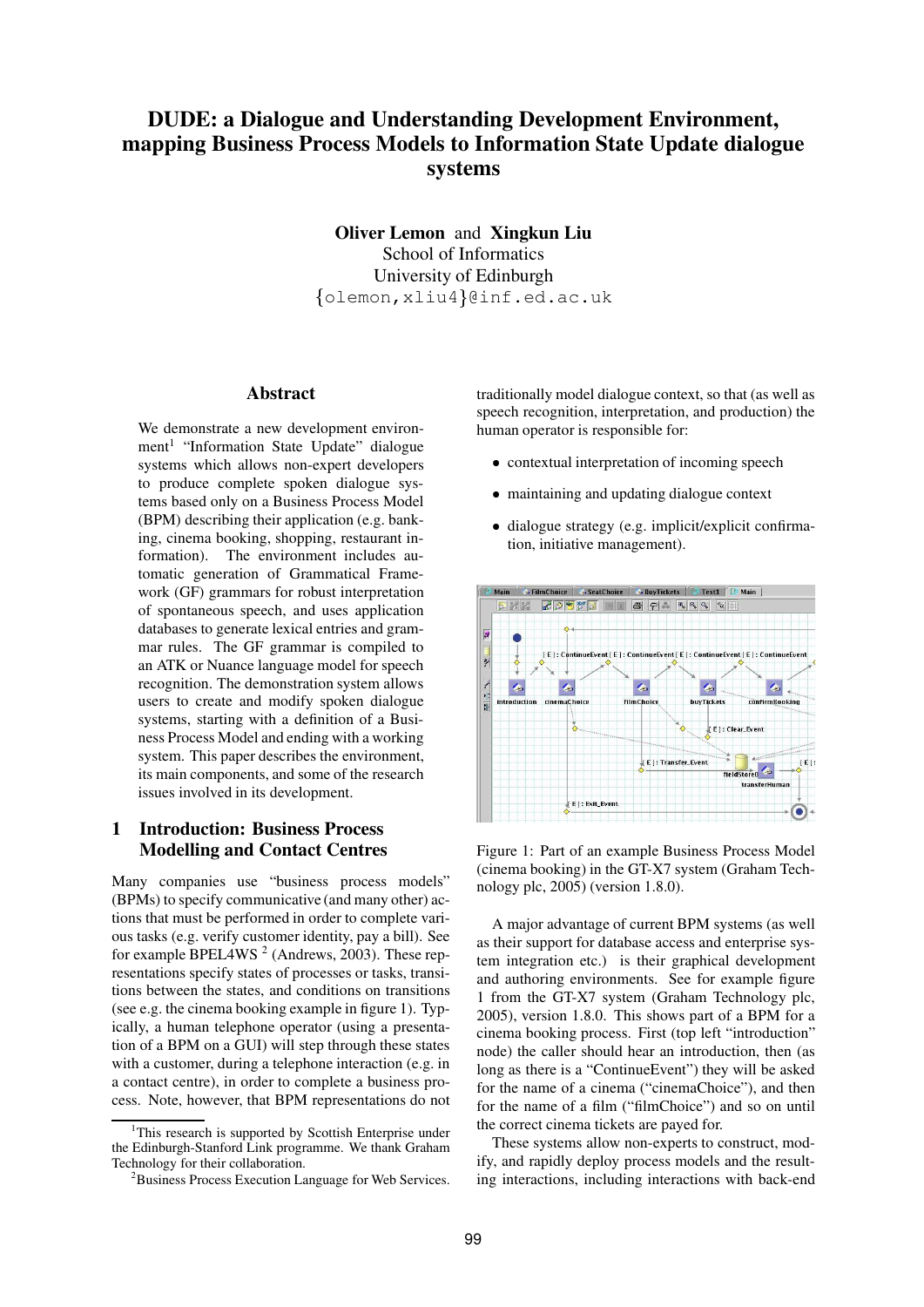databases. For example, a manager may decide (after deployment of a banking application) that credit should now only be offered to customers with a credit rating of 5 or greater, and this change can be made simply by revising a condition on a state transition, presented as an arc in a process diagram. Thus the modelling environment allows for easy specification and revision of interactions. The process models are also hierarchical, so that complex processes can be built from nested combinations of simple interactions. By using these sorts of graphical tools, non-experts can deploy and manage complex business processes to be used by thousands of human contact centre operatives. However, many of these interactions are mundane and tedious for humans, and can easily be carried out by automated dialogue systems. We estimate that around 80% of contact-centre interactions involve simple informationgathering dialogues such as acquiring customer contact details. These can be handled robustly by Information State Update (ISU) dialogue systems (Larsson and Traum, 2000; Bos et al., 2003). Our contribution here is to allow non expert developers to build ISU systems using only the BPMs and databases that they are already familiar with, as shown in figure 2.



Figure 2: The DUDE development process

#### **1.1 Automating Contact Centres with DUDE**

Automation of contact centre interactions is a realistic aim only if state-of-the art dialogue management technology is employed. Currently, several companies are attempting to automate contact centers via simple speech-recognition-based interfaces using Voice XML. However, this is much like specification of dialogue managers using finite state networks, a technique which is known to be insufficient for flexible dialogues.

The main problem is that most traditional BPM systems lack a representation of dialogue context.<sup>3</sup> Here we show how to elaborate business process models with linguistic information of various types (e.g. how to generate appropriate clarification questions), and we show an ISU dialogue management component, which tracks dialogue context and takes standard BPMs as input to its discourse planner. Developers can now make use of the dialogue context (Information State) using DUDE to define process conditions that depend on IS features (e.g. user answer, dialogue-length, etc.).

Customers are now able to immediately declare their goals ("I want to change my address") rather than having to laboriously navigate a series of multiple-choice options. This sort of *"How may I help you?"* system is easily within current dialogue system expertise (Walker et al., 2000), but has not seen widespread commercial deployment. Another possibility opened up by the use of dialogue technology is the *personalization* of the dialogue with the customer. By interacting with a model of the customer's preferences a dialogue interface is able to recommend appropriate services for the customer (Moore et al., 2004), as well as modify its interaction style.

#### **2 DUDE: a development environment**

DUDE targets development of flexible and robust ISU dialogue systems from BPMs and databases. Its main components are:

- A graphical Business Process Modelling Tool (Graham Technology plc, 2005) (java)
- DIPPER generic dialogue manager (Bos et al., 2003) (java or prolog)
- MySQL databases
- a development GUI (java), see section 2.2

The spoken dialogue systems produced by DUDE all run using the Open Agent Architecture (OAA) (Cheyer and Martin, 2001) and employ the following agents in addition to DIPPER:

- Grammatical Framework (GF) parser (Ranta, 2004) (java)
- BPM agent (java) and Database agent (java)
- HTK speech recognizer (Young, 1995) using ATK (or alternatively Nuance)
- Festival2 speech synthesizer (Taylor et al., 1998)

We now highlight generic dialogue management, the DUDE developer GUI, and the use of GF.

### **2.1 DIPPER and generic dialogue management**

Many sophisticated research systems are developed for specific applications and cannot be transferred to another, even very similar, task or domain. The problem of components being domain specific is especially severe in the core area of dialogue management. For example MIT's Pegasus and Mercury systems (Seneff, 2002) have dialogue managers which use approximately 350 domain-specific hand-coded rules each. The sheer amount of labor required to construct systems prevents them from being more widely and rapidly deployed. Using BPMs and related authoring tools to specify dialogue interactions addresses this problem and requires the development of domaingeneral dialogue managers, where BPMs represent application-specific information.

<sup>&</sup>lt;sup>3</sup>Footnote: The manufacturer of the GT-X7 system (Graham Technology plc, 2005) has independently created the agent247(TM) Dialogue Modelling component with dynamic prompt and Grammar generation for Natural Language Understanding.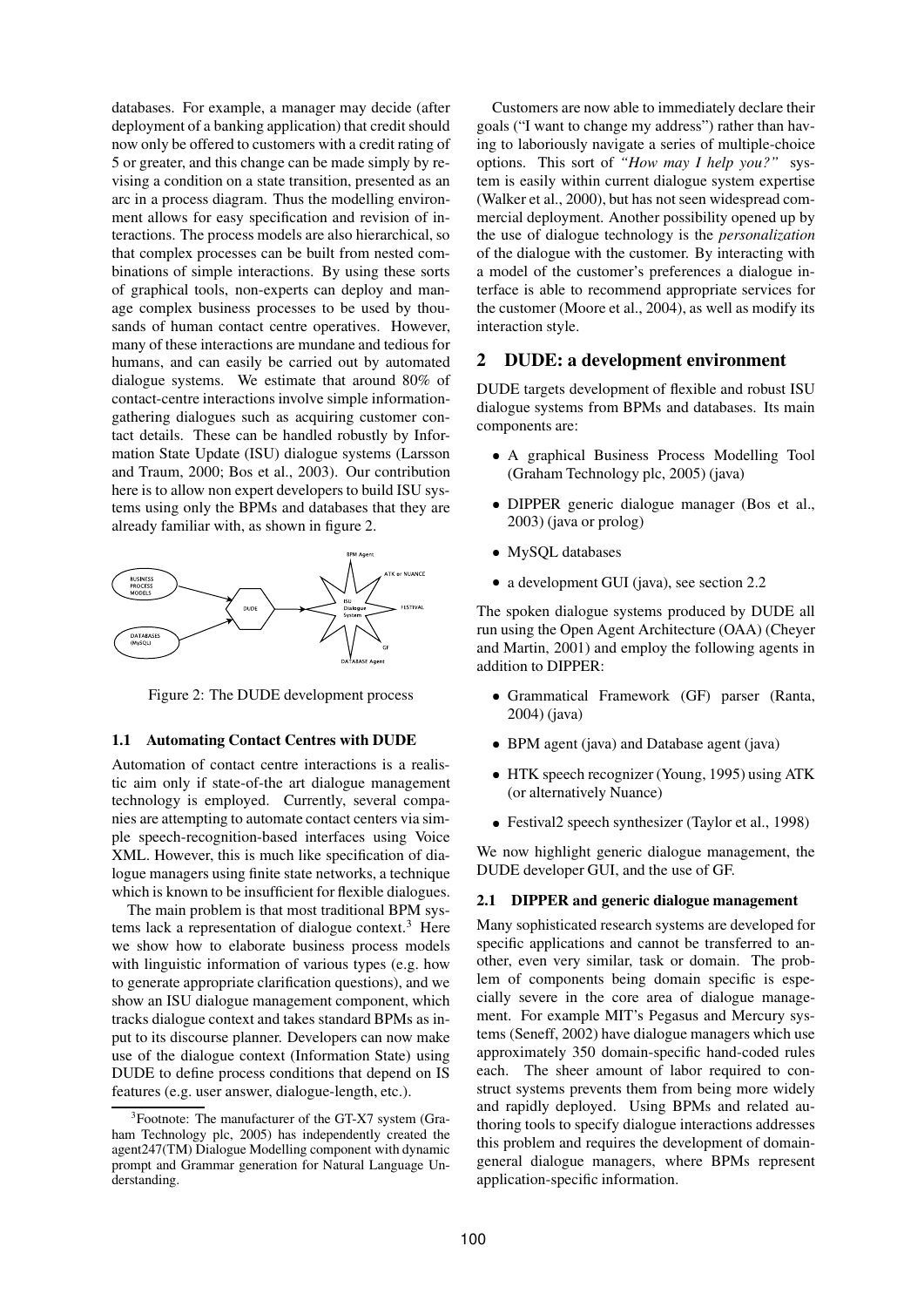We have developed a generic dialogue manager (DM) using DIPPER. The core DM rules cover mixed initiative dialogue for multiple tasks (e.g. a BPM with several sub-processes), explicit and implicit confirmation, help, restart, repeat, and quit commands, and presentation and refinement of database query results. This is a domain-neutral abstraction of the ISU dialogue managers implemented for the FLIGHTS and TALK systems (Moore et al., 2004; Lemon et al., 2006).

The key point here is that the DM consults the BPM to determine what task-based steps to take next (e.g. ask for cinema name), when appropriate. Domain-general aspects of dialogue (e.g. confirmation and clarification strategies) are handled by the core DM. Values for constraints on transitions and branching in the BPM (e.g. present insurance option if the user is business-class) are compiled into domain-specific parts of the Information State. We use an XML format for BPMs, and compile them into finite state machines (the BPM agent) consulted by DIPPER for task-based dialogue control.

### **2.2 The DUDE developer GUI**

Figures 3 to 5 show different screens from the DUDE GUI for dialogue system development. Figure 3 shows the developer associating "spotter" phrases with subtasks in the BPM. Here the developer is associating the phrases "hotels, hotel, stay, room, night, sleep" and "rooms" with the hotels task. This means that, for example, if the user says "I need a place to stay", the hotel-booking BPM will be triggered. (Note that multiword phrases may also be defined). The defined spotters are automatically compiled into the GF grammar for parsing and speech recognition. By default all the lexical entries for answer-types for the subtasks will already be present as spotter phrases. DUDE checks for possible ambiguities (e.g. if "sushi" is a spotter for both cuisine type for a restaurant subtask and food type for a shopping process) and uses clarification subdialogues to resolve them at runtime.

|           | In box below, give example phrases which trigger the task:                                                                                                                                                                                                                                                                                                                  |        |
|-----------|-----------------------------------------------------------------------------------------------------------------------------------------------------------------------------------------------------------------------------------------------------------------------------------------------------------------------------------------------------------------------------|--------|
| Spotters: | By default, phrases are task name: hotels and user answers for following slots<br>for which further info will be defined in next popup window.<br>ask_room_type<br>ask_price<br>ask.location<br>task close<br>You can modify following phrases which were given last time or add new<br>definitions under the double line<br>hotels, hotel, stay, room, night, sleep, rooms | ۰<br>÷ |

Figure 3: Example: using DUDE to define "spotter" phrases for different BPM subtasks

Figure 4 shows the developer's overview of the subtasks of a BPM (here, hotel information). The developer can navigate this representation and edit it to define prompts and manipulate the associated databases.

|                    | You have defined 3 BPM tasks: hotels, restaurants, bars<br>$Current Task =$<br>hotels                                                                                                                                                                                             |  |  |
|--------------------|-----------------------------------------------------------------------------------------------------------------------------------------------------------------------------------------------------------------------------------------------------------------------------------|--|--|
| Slots of the Task: |                                                                                                                                                                                                                                                                                   |  |  |
|                    | The slots and prompt utterances<br>task_start=Ok. Hotel search<br>ask_room_type=Do you want a single or double room?<br>ask_price=Do you want something cheap or expensive<br>ask_location=Do you want something central?<br>task_close=the [name] at [address] has [description] |  |  |
|                    | OK<br><b>SAVE</b><br><b>Modify DB</b><br>Load DB<br><b>HFLP</b><br>CANCEL                                                                                                                                                                                                         |  |  |

Figure 4: A Business Process Model viewed by DUDE

Figure 5 shows the developer specifying the required linguistic information to automate the "ask price" subtask of the hotel-information BPM. Here the developer specifies the system prompt for the information ("Do you want something cheap or expensive?"), a phrase for implicit confirmation of provided values (here "a  $[X]$  hotel", where  $[X]$  is the semantics of the ASR hypothesis for the user input), and a clarifying phrase for this subtask (e.g. "Do you mean the hotel price?") for use when disambiguating between 2 or more tasks. The developer also specifies here the answer type that will resolve the system prompt. There are many predefined answer-types extracted from the databases associated with the BPMs, and the developer can select and/or edit these. They can also give additional (optional) example phrases that users might employ to answer the prompt, and these are automatically added to the GF grammar.

|                                               | ■ ■ 図<br><b>Give information for slot: ask_price</b>                                               |
|-----------------------------------------------|----------------------------------------------------------------------------------------------------|
|                                               | Task Name = hotels, Slot Name = ask_price, DB Name = town_info,<br>Table Name = hotels             |
| <b>System Utterances:</b>                     |                                                                                                    |
| Prompt:                                       | Do you want something cheap or expensive                                                           |
| <b>Implicit Confirm:</b>                      | a DCI hotel                                                                                        |
| <b>Clarifying Phrase:</b>                     | Do you mean the hotel price?                                                                       |
| <b>Hser Hiterances:</b>                       |                                                                                                    |
| <b>Slot Filler Type:</b>                      | price range = (cheap = cheap, cheaper, nothing special, economy,<br>CityName<br>۰                  |
|                                               | Examples: \$price_range<br>۸<br>÷                                                                  |
| Dialogue Engine Info:                         |                                                                                                    |
| <b>Selected Columns:</b><br>Slot-Col Mapping: |                                                                                                    |
|                                               | NOT_MAPPING_ANYCOLUMN<br>۰                                                                         |
| <b>GUI Messages:</b>                          |                                                                                                    |
| Messages:                                     | Information for fields with red color label must be supplied. Optional for fields with blue color. |
|                                               |                                                                                                    |

Figure 5: Example: using DUDE to define prompts, answer sets, and database mappings for the "ask price" subtask of the BPM in figure 4

A similar GUI allows the developer to specify